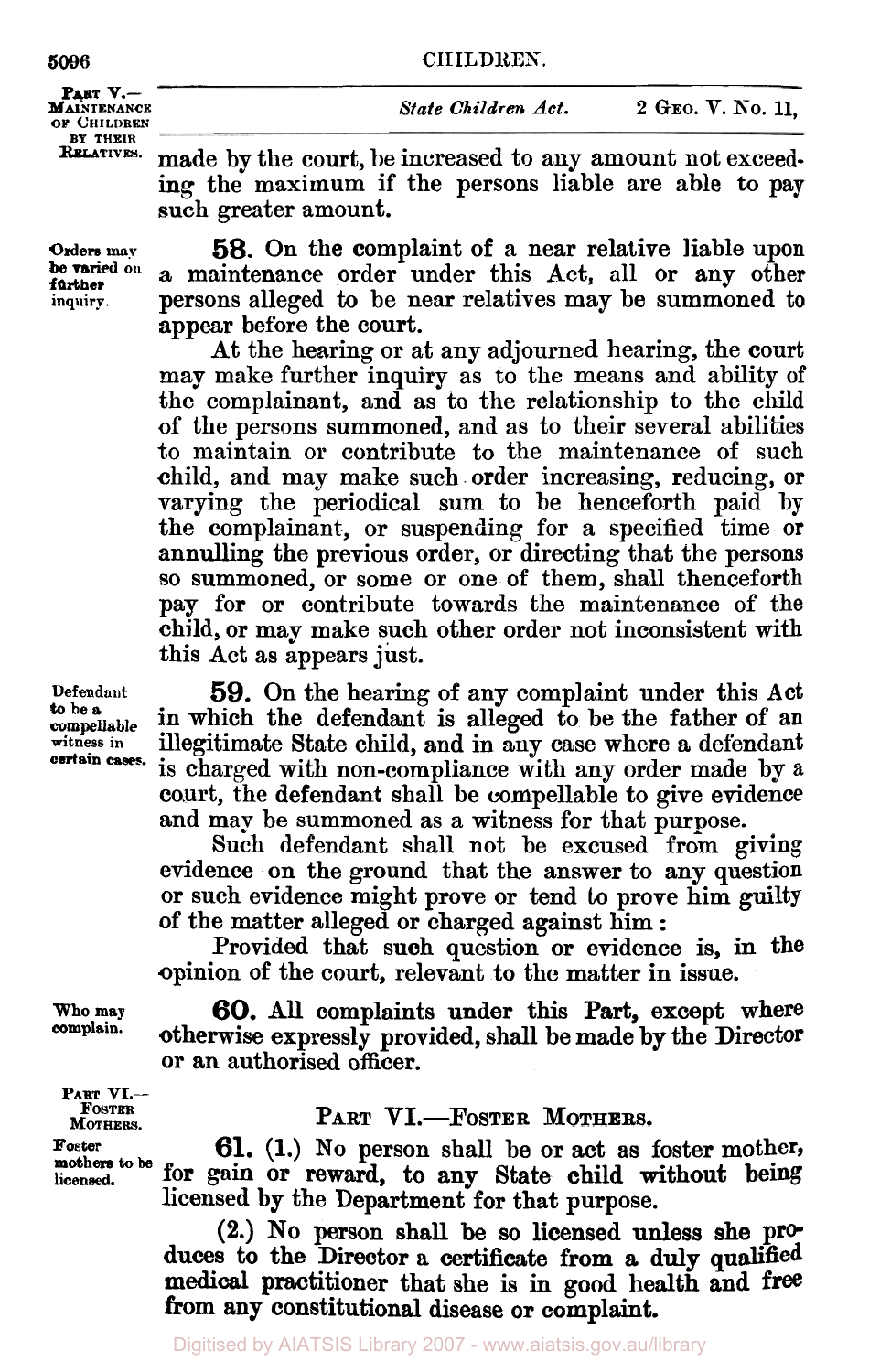# **1911.** *State Children Act.* **FOSTER**  1911. State Children Act. TOSTER MOTHERS,

**PART VI.-** 

**(3.)** The Director may grant licenses to fit **and**  proper persons to be foster mothers to State children, and may by any such license **fix** the number of children authorised to be kept. by the foster mother therein named.

**(4.)** The Director may, in his discretion, revoke any license granted under this section,

62. Every foster mother shall keep all such books Records, &c. and records, and furnish to the Department true and correct returns of all such matters and things as may be prescribed.

**63.** Every foster mother shall provide every child **Duty of**  while in her care or charge with proper clothing, food, foster mother. nursing, and attention, and with all other necessaries of life, and keep every part of the home at all times in a fit and proper state for the reception of children, and **do,**  observe, and carry out all the acts, requirements, and directions prescribed by this Act or by any order of the Director or authorised officer in relation to the home.

The Director or authorised officer. is empowered to make **any** such order having for its object the effectual execution **of** the foregoing provisions.

Every foster mother shall be held responsible not only for her own acts or defaults in relation to the home, but also for any act or default **of any** member *of* her family or of any person employed by her at or in connection with the home.

**64.** The Minister may **pay** to the foster mother of **Payments to foster**  any State child for the care and maintenance of such mothers. child such sum not exceeding ten shillings per week as may be prescribed.

# PART VII.-GENERAL PROVISIONS. GENERAL PROVISIONS.

PART VII.-

*65.* **(1.) At** the hearing of any complaint against any **Department**  child, the Director or an authorised officer may be present. **may appeer in cases.**  and examine and cross-examine witnesses, and be heard touching the acquittal or punishment of the child.

**(2.)** All cases under this Act heard **on** complaint by Or **on** behalf **of** the Department may be conducted by the Director or an authorised officer.

(3.) In the absence of proof to the contrary, the authority **of an** officer **of** the Department **to** do **any act Or** take **any** proceeding for the purposes **Of** this **Act** shall **be** presumed.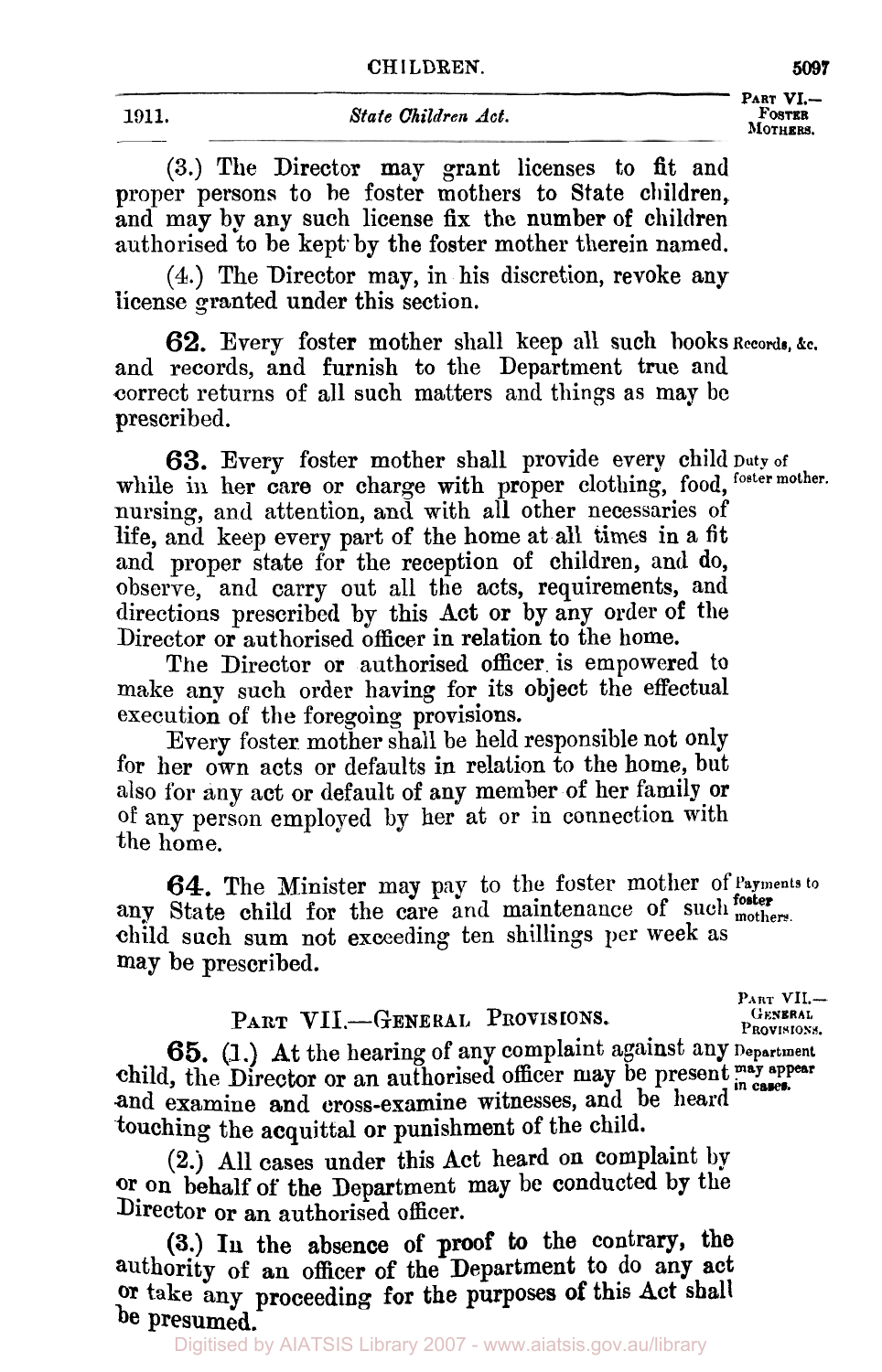#### **5098 CHILDREN.**

PART VII.<br>GENERAL

**PROVISIONS.** 

**on employ-**

Order may **66.** If an order is made under this Act in respect of be set aside. a child in the absence of his narent or guardian to whom a child in the absence of his parent or guardian to whom reasonable notice of the complaint had not been given, such order may, for good cause shown, be set aside by the court by which it was made upon the application of such parent or guardian within three months after the making of the order.

**Restrictions** *67.* **(1.) Any** person who causes or procures any child on employ to be in any public place other than premises licensed children. according to law for public entertainments, for the according to law for public entertainments, for the purpase of singing, playing, **or** performing for profit, or offering anything for sale, between seven o'clock in the evening and six o'clock in the morning, shall he liable to a penalty not exceeding twenty-five pounds or to imprisonment, with or without hard labour, for **any** period not exceeding six months.

> (2.) Any child under the age of fourteen years who is employed or engaged in any circus or acrobatic or other entertainment or exhibition by which his life, education, health, or safety is likely to be lost or prejudiced or endangered shall be deemed a neglected child for all the purposes of this Act; and any person so employing or engaging **any** such child shall be guilty of an offence.

(a) **taking, removing, or harbouring State children.** 

# **Penalty for 68.** Any person who-

- (a) Without the authority of the Minister, takes or removes any State child from any institution before the expiration of the period of detention of such child, or from its mother, or other female. relative, or foster mother, or foster parent with or to whom such child is placed out or apprenticed before the expiration of **the**  term of placing out or apprenticeship ; or
- Directly or indirectly counsels or induces **any**  State child to abscond or escape from **any**  institution, or to break his apprenticeship indentures, or to abscond from his mother, **or**  other female relative, or foster mother, **or**  foster parent before such child had been regularly discharged, or before the expiration of such placing out or apprenticeship ; or
- Aids or abets any State child in **SO** absconding **Or** escaping, or prevents any State child **from**  returning to any institution or to his mother,

Digitised by **21<sub>4</sub>-pther<sub>ib</sub>female<sub>7</sub>** relative, or foster mother, or

*State Children Act.* **2 GEO. V. No. 11,**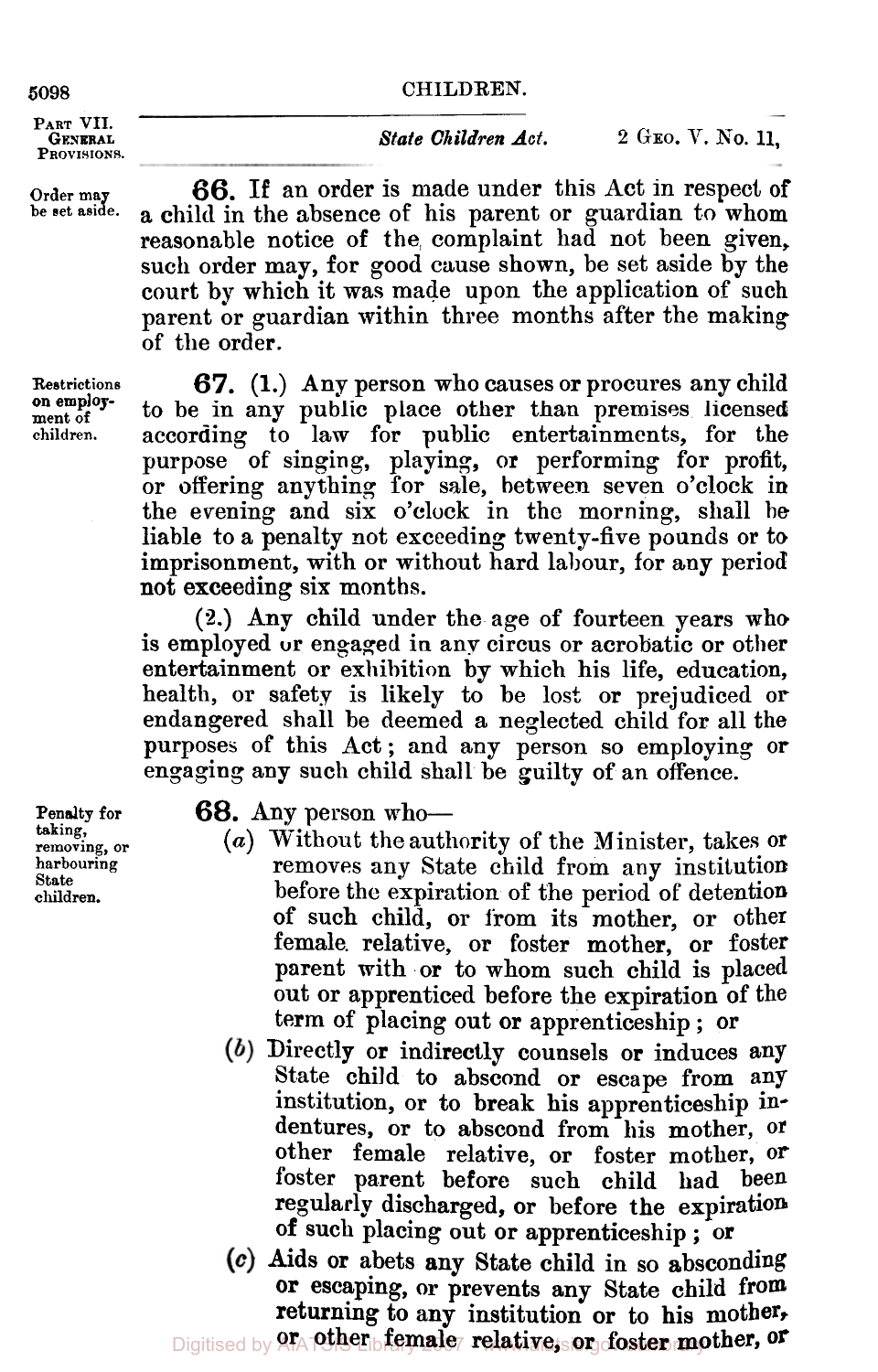**PROVISIONS.** 

foster parent, or knowing any State child to have been so taken or removed as aforesaid or to have so absconded or escaped, harbours or conceals or assists in harbouring or concealing such child ; or

 $(d)$  Being an officer or servant of the Department or of the governing authority of an institution, negligently or knowingly permits any inmate to escape,

shall be liable to a penalty not exceeding twenty pounds or to imprisonment with or without hard labour for any period not exceeding three months.

69. Any person who-

- Director or authorised officer, holds or attempts children in to hold any communication with any inmate; institutions. (a) Without the authority or permission of the communicator
- (b) Enters any institution or any premises belonging thereto or used in connection therewith, and does not depart therefrom when required so to do **by** the superintendent, matron, or any officer or servant thereof; or
- $(c)$  Without the authority of or after being forbidden by the Director or authorised officer, holds or attempts to hold any communication, directly or indirectly, with any State child ;

shall be guilty of an offence.

- **70.** (1.)—<br>(i.) Any person who fails to comply with any order  $\text{Disobeying}$ in respect of maintenance made against him order and in respect of manuenance made against mini quitting the under this Act, or attempts to leave the State State. without making arrangements for future payments to the satisfaction *of* the Department ;
	- (ii.) Every near relative liable to maintain any **Near relative** child who-
		- (a) Unlawfully deserts such child ; or
		- (b) Leaves without or fails to provide with adequate means of support any such child ;

**shall** be liable to imprisonment with or without hard labour for *any* period not exceeding six months.

**(2.)** Upon the hearing of a complaint under this **Court may**  to **be** unlawfully deserted by the person complained **summery**  section, the court, if satisfied that the child has been or is matter in against or is actually without adequate means of support, **way.** 

Digitised by AIATSIS Library 2007 - www.aiatsis.gov.au/library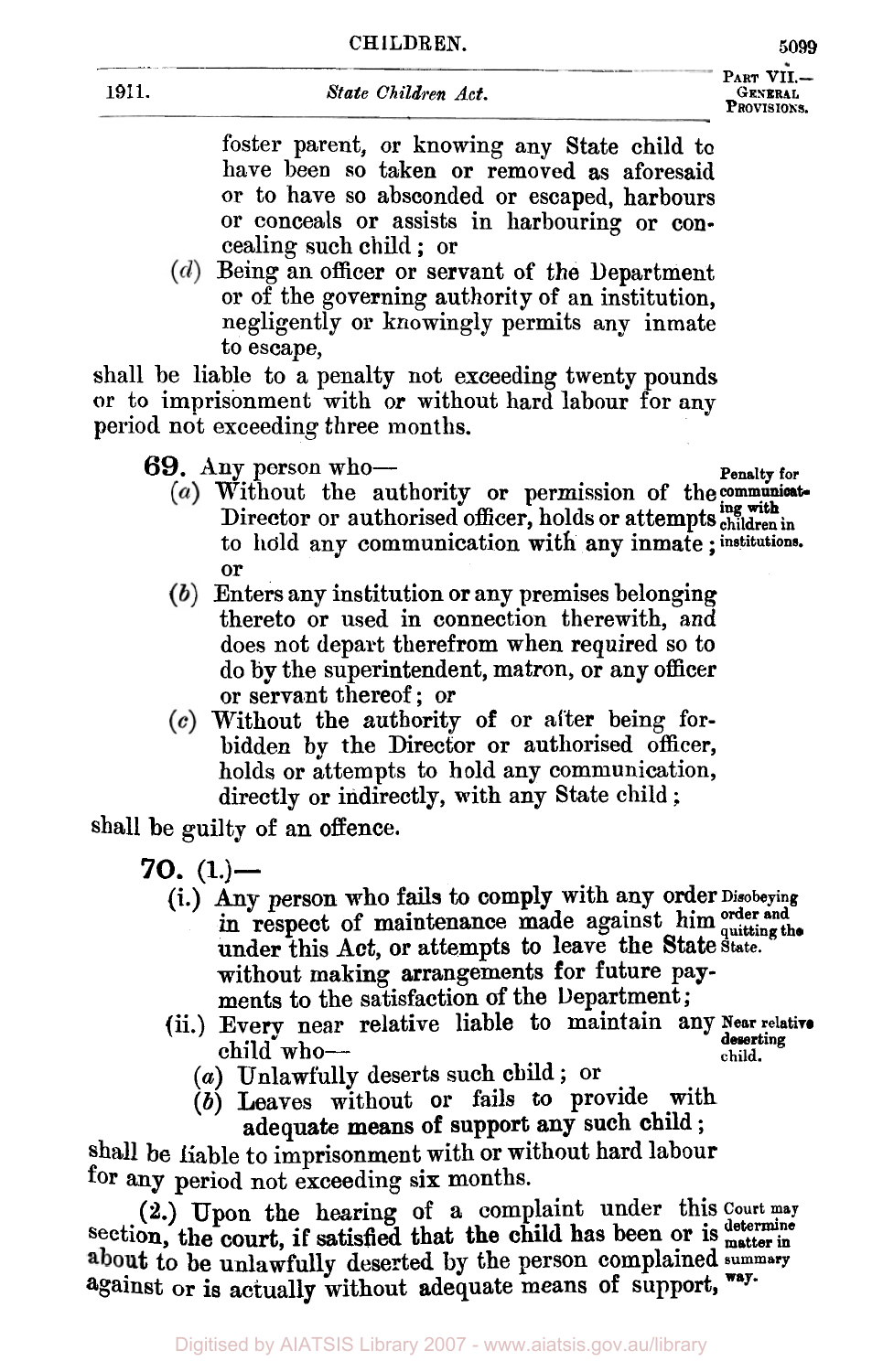#### **5100 CHI LDREN.**

**PART VII-**

# **GENERAL** *State Children Act.* **2 GEO. V. No. 11, PROVISIONS.**

and that such person is a near relative of such child liable and able to pay or contribute towards his maintenance, may order such person, either immediately or at some adjournment, to find sufficient security to the satisfaction of the court that he will comply with such order for maintenance or that he will not desert or leave without adequate means of support such child.

The court, in default of such security being found, may commit such person to prison for any period not exceeding six months if such order is not sooner complied with.

**Court may (3.) Upon** complaint on oath by the Director or an authorised officer that he has reasonable grounds for deserter. **believing that any person has committed or is about to** commit **an** offence under this section, any justice, if satisfied that there are reasonable grounds for believing that such offence has been or is about to be committed, may issue a warrant for the arrest of the person complained against, and such person may thereupon be arrested by any police officer.

> **71.** All property, real or personal, given, devised, or bequeathed to the Department for the benefit of State children shall, subject to this Act, be held, invested, applied, or dealt with in such a manner as the Minister considers most conducive to the benefit or advantage of State children or of the particular State child or children intended to be benefited.

**Court may 72.** (1.) The court may at any time, in a summary enforce fine or way, inquire into any disobedience of or neglect to comply imprisonment. way, inquire much any discussions of  $\overline{c}$  and for that purpose

may summon and examine all proper parties and witnesses.

**In** order to enforce compliance or punish the noncompliance with such order, the court may commit to prison, with or without hard labour, for any period not exceeding six months unless the order shall be sooner complied with, the person found guilty of such disobedience, neglect, or non-compliance, or may impose upon such person a penalty not exceeding fifty pounds.

**Warrant in** 

**(2.)** Upon a complaint under this section in respect to **any** alleged disobedience of or neglect to comply with first **instance. any** order, the court may, instead of issuing a summons, **issue a** warrant for the arrest of the person against whom the complaint is made and for the detention of such person until the hearing of the complaint: **unless such** 

**issue warrant for arrest of** 

**Gifts and bequests.**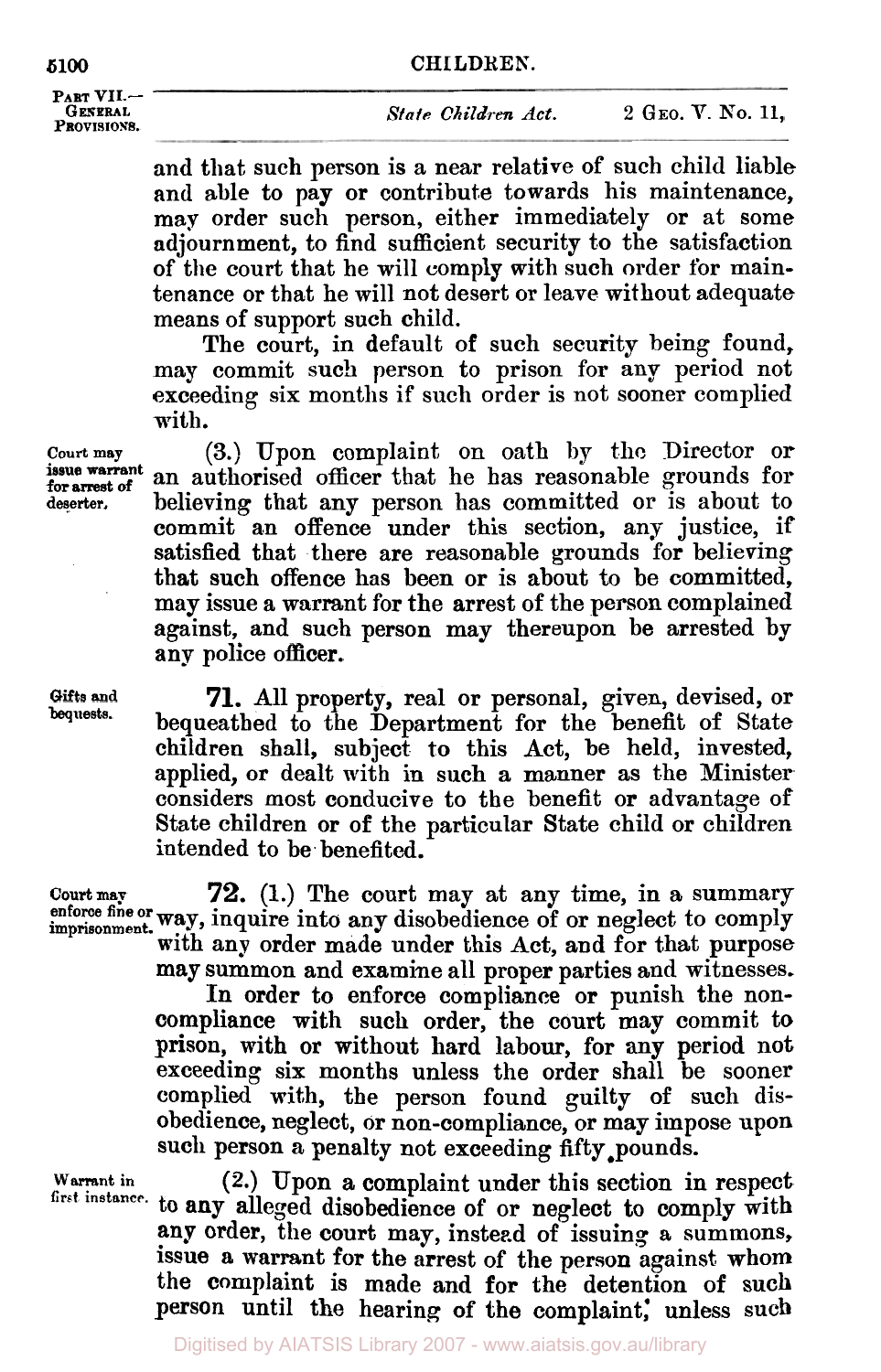**1911.** *State Children Act.* 

PART VII.-**PROVISIONS.** 

person enters into a recognisance, with one or more sureties, in such sum as the court directs, conditioned for his appearance at the hearing of the complaint.

**73.** Every person authorised to take charge of any certsin pose of conveying such child to or from any institution of **constables.**  or to a mother, or other female relative, or foster mother, or foster parent, shall while engaged in such duty have all such powers, authorities, protection, and privileges for the purpose of the execution **of** his duty as any police officer has by common law or statute. child ordered to be detained under this Act, for the pur- **persons** to *ave privilege* 

material, the court may decide, upon its own view and judgment, whether any person charged or present before it has or has not attained any prescribed age. But nothing herein shall be construed to prevent the age **of** such person being proved. **74.** (1.) In cases where the age of any person is proof **of** age.

**(2.)** Where, in any proceeding against any person for **Evidence of**  (2.) Where, in any proceeding against any person for a radius of an offence under this Act, the child in respect of whom tender years. the offence is charged to have been committed, or any other child of tender years who is tendered as a witness, does not, in the opinion **of** the court, understand the nature of an oath, the evidence **of** such child may be received, though not upon oath, if, in the opinion of the court, such child is possessed of sufficient intelligence to justify the reception of the evidence and understands the duty **of**  speaking the truth ; and the evidence of such child, though not given on oath or affirmation, but otherwise taken and reduced into writing as a deposition, shall be deemed *a*  deposition to all intents and purposes.

**A** person shall not be convicted **of** the offence charged unless the testimony admitted **by** virtue **of** this section, and given on behalf of the prosecution, is corroborated by Some other material evidence in support thereof implicating the accused.

**Any** child whose evidence is received as aforesaid, who wilfully gives false evidence, shall be deemed guilty of perjury.

**75.** Any person who in any particular makes default General in compliance with this Act shall be guilty of an offence. Penalty.

**Any** person guilty **of an** offence under this Act shall, except as otherwise expressly provided, be liable to a Penalty not exceeding ten **pounds.** 

Digitised by AIATSIS Library 2007 - www.aiatsis.gov.au/library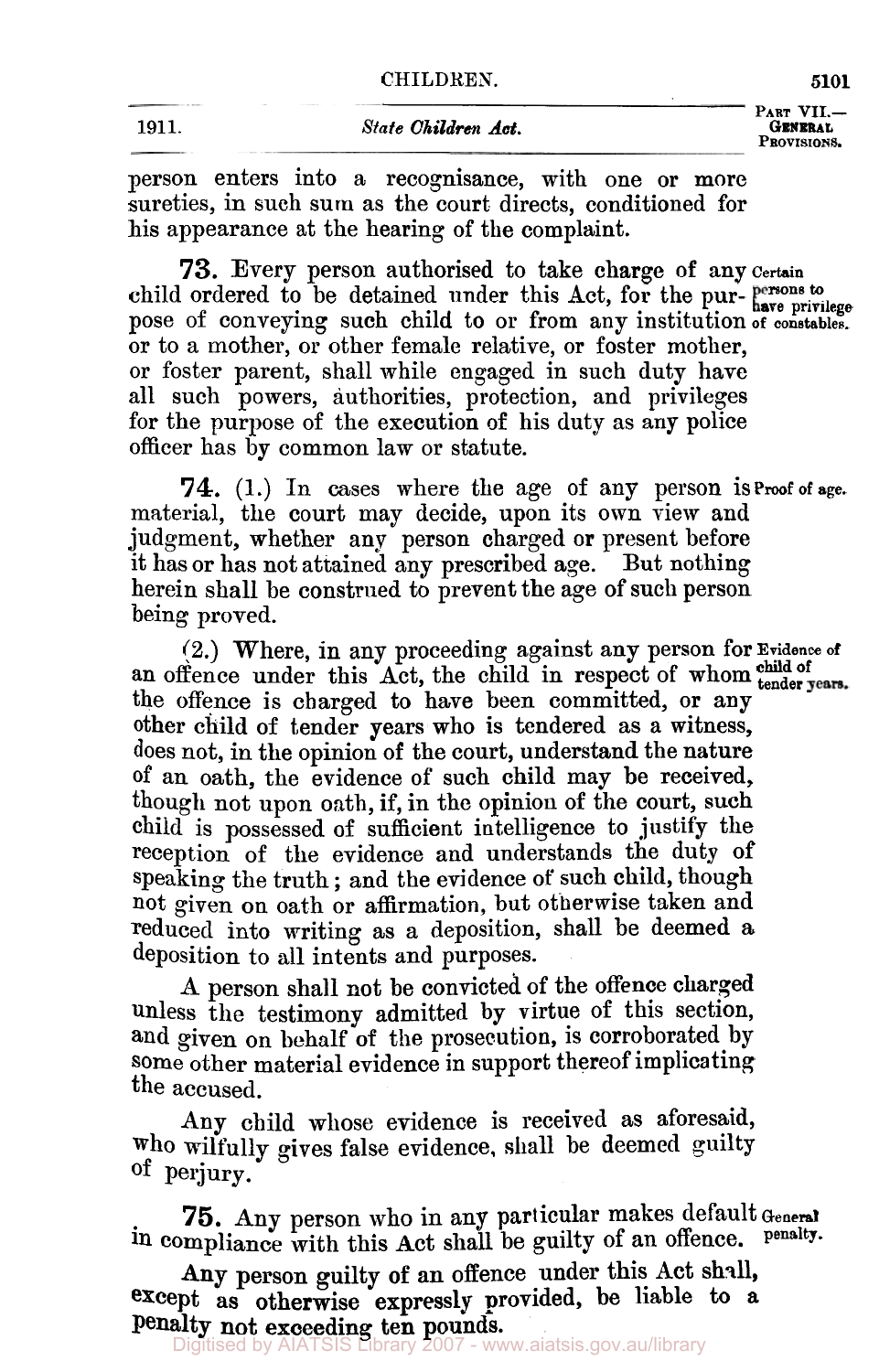#### **5102 CHILDREN.**

PART VII.-**PROVISIONS.** 

**GENERAL** *State Children Act.* **2 GEO. V.** *So.* **11,** 

**Application Acts. Of Justices** 

**76.** Every proceeding under this Act for omissions, defaults, acts, or offences to which any penalty is attached, and all applications for orders where no other method of proceeding is by this Act provided, shall be had and taken and may be heard and determined in a summary way under **"** *The Justices Acts,* 1886 *to* **1909."\*** 

**Order to be a defence to actions.** 

**77.** In every action for anything done in obedience to any order, it shall be sufficient for the defendant to justify under such order only without setting forth the previous proceedings, and the production of the order or a duplicate or certified copy thereof shall be sufficient to prove the fact of making such order.

**Protection to 78.** No action shall be brought against the Depart-<br>Department ment or any officer thereof or any coverning outhority of ment or any officer thereof or any governing authority of an institution or any person for anything done or purporting to be done in pursuance of this Act unless such action is commenced within six months next after the act or default complained of, nor unless notice in writing of such action and the cause thereof has been given to the defendant one month at least before the commencement of the action.

> And the plaintiff shall not recover in such action if tender of sufficient amends is made before action brought, or if after action brought the defendant pays into court sufficient amends; but in such last-mentioned case the plaintiff shall recover his costs of action up to the time of the payment into court.

**79.** No State child shall be taken out of the State **of Not leave the State.** Queensland.

- *80.* All money received in respect of penalties and fees under this Act shall be paid into the Consolidated Revenue. **Appropriation**
- **81.** The Governor in Council may from time **to**  time make regulations with respect to- **Regulations.** 
	- (i.) The duties, powers, authorities, and privileges of inspectors, visitors, and other persons inspectors, visitors, and other persons engaged in the administration of this Act;
	- (ii.) The management, control, and supervision **of**  institutions ;
	- (iii.) The custody, maintenance, education, employment, placing out, and apprenticing of State children ; the visitation of such children ; the children; the visitation of such children; the

**and officers.** 

*<sup>50</sup>***Vic. No. <sup>17</sup>**; **56 Vic. No. 23** ; **and 9 Edw. VII. No. 11,** *supra,* **pages 1132** *et seq.*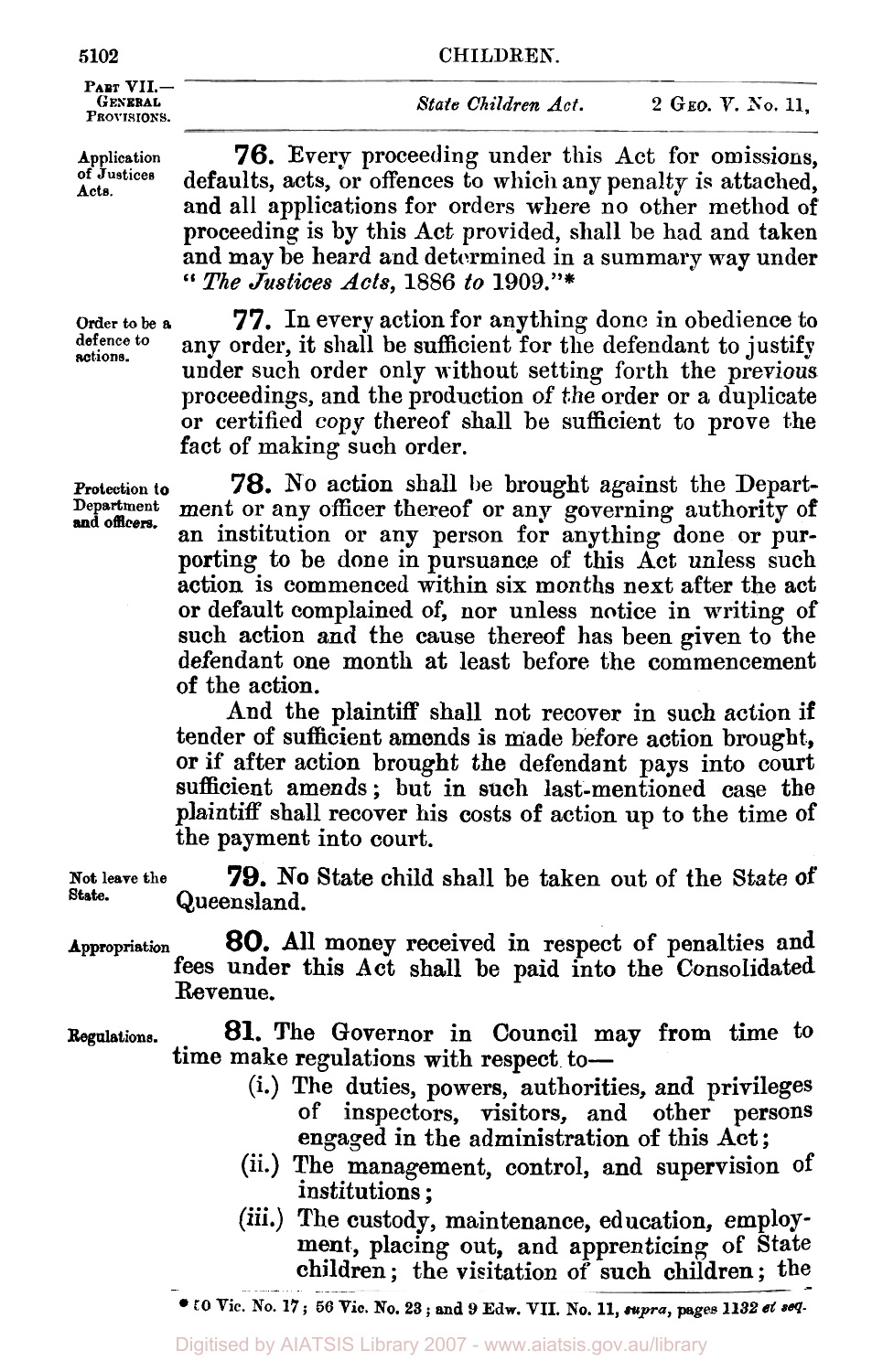**PART VII-PROVISIONS.** 

discipline of such children ; wages and rewards of such children; the management and control of the property of such children;

- (iv.) Records **to** be kept at and reports to be made **by** institutions and by licensees ;
- **(V.)** The form and contents of agreements, appointments, apprenticeship articles, authorities, complaints, licenses, notices, orders, summonses, and all other instruments and documents, and the mode of executing, serving, or delivering the same;
- (vi.) The fees to he paid in respect of matters
- arising under this Act;<br>(vii.) Imposing penalties n penalties not exceeding twenty pounds in respect of **any** offence ;
- (viii.) The time and manner in which any act, matter, or thing required **by** this Act to be done, and **as** to which the time **or** procedure is not provided, is to be done **or** performed; and all other matters arising under this Act not herein expressly provided for ; and otherwise **for** effectually carrying out and giving effect **to**  the objects **of** this Act.

All such regulations shall be published in the **Regulations**  Gazette, and shall be laid before both Houses of Par-tobe liament within thirty **days** after such publication if **laid before**  Parliament is in session, and, if not, then within thirty days after the commencement **of** the next session.

All such regulations, upon publication in the *Gazette,*  shall have the same effect as if they were enacted in this Act, and shall not be questioned in any proceedings whatsoever, and shall be judicially noticed.

| Date of Act.    | Title of Act.                                                                                                        | Extent of Repeal. |
|-----------------|----------------------------------------------------------------------------------------------------------------------|-------------------|
|                 |                                                                                                                      |                   |
| $29$ Vic. No. 8 | "Industrial and Reformatory The whole.<br>Schools Act of 1865"                                                       |                   |
|                 | 43 Vic No. 16  "The Orphanages Act of 1879" The whole.<br>60 Vic. No. 26  "The Children's Protection Act, Section 3. |                   |
|                 | 1896"                                                                                                                |                   |
|                 | 6 Edw. VII. No.6 " The Industrial and Reformatory   The whole.<br>Schools Act Amendment Act<br>of 1906"              |                   |
|                 |                                                                                                                      |                   |